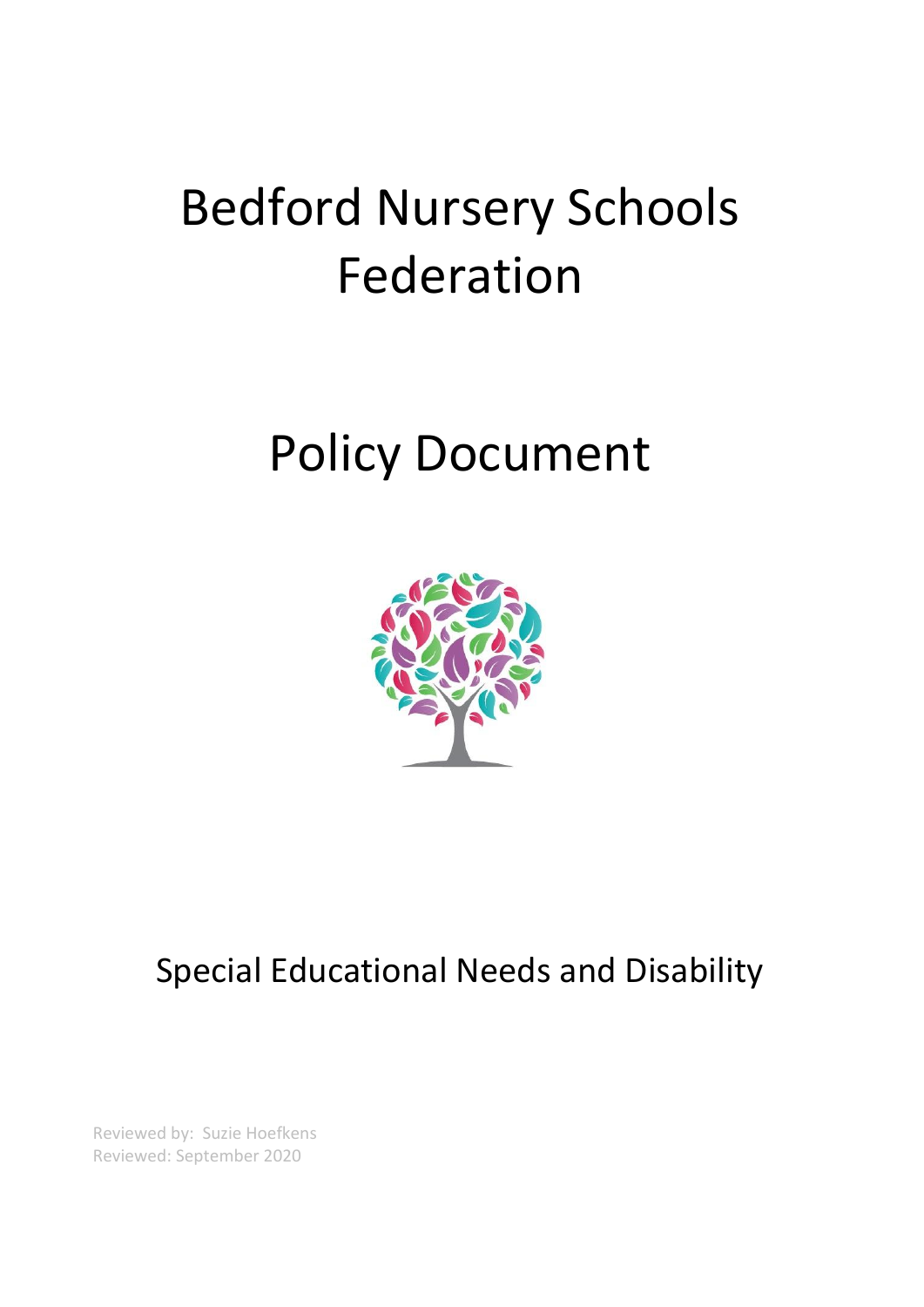#### **Rationale, Definitions & Principles**

This policy meets the statutory requirements of the 1996 Education Act and is reviewed and redrafted annually in the context of the Special Educational Needs & Disability Code of Practice (2015) Children & Families Act (2014) and Equality Act (2010). Every pupil with SEN and disability (SEND) in this inclusive school has an entitlement to fulfil his/her potential. *The Special Needs Coordinator (SENDCO) is Suzie Hoefkens (Assistant Headteacher).*

'A child or young person has SEN if they have a learning difficulty or disability which calls for special educational provision to be made for him or her.' (SEND Code of Practice, 2015).

Children have a learning difficulty if they:

- have a significantly greater difficulty in learning than the majority of children of the same age
- have a disability which prevents or hinders them from making use of educational facilities of a kind generally provided for children of the same age in schools within the area of the local authority

Children should not be regarded as having a learning difficulty solely because the language or medium of communication in the home is different from the language in which they will be taught (Education Act 1996, Section 312)

This policy is based on the key principles which underpin the **Code of Practice 2015**

- All pupils have the right to a broad, balanced and relevant education
- The recognition of a continuum of need
- Early intervention
- Responsibility for SEND lies collectively with all staff
- The use of best practice can minimise the impact of SEND
- Parents as partners in decision-making and their child's education
- Integration of and collaboration between all agencies involved with the pupil
- Successful preparation for adulthood

#### **Aims and Objectives**

We believe that every child is an individual with differing and particular needs and we aim to create a learning environment which enables all children to access the curriculum, enabling them to learn, play and progress at their own pace with adults providing sensitive support and interventions.

We aim to create an ethos in our school which is warm and welcoming to all children and their families, regardless of culture, language, religion or special needs, so long as the particular needs can be met within the school.

(Please refer to our Teaching and Learning Policy)

We believe that identifying children who may have special educational needs is a sensitive and complex process, particularly in the early years. For most children coming into nursery school, it is their first experience of life away from home and we recognise that for some children this may be particularly challenging and that some children take time to manage the transition. Unless we have major concerns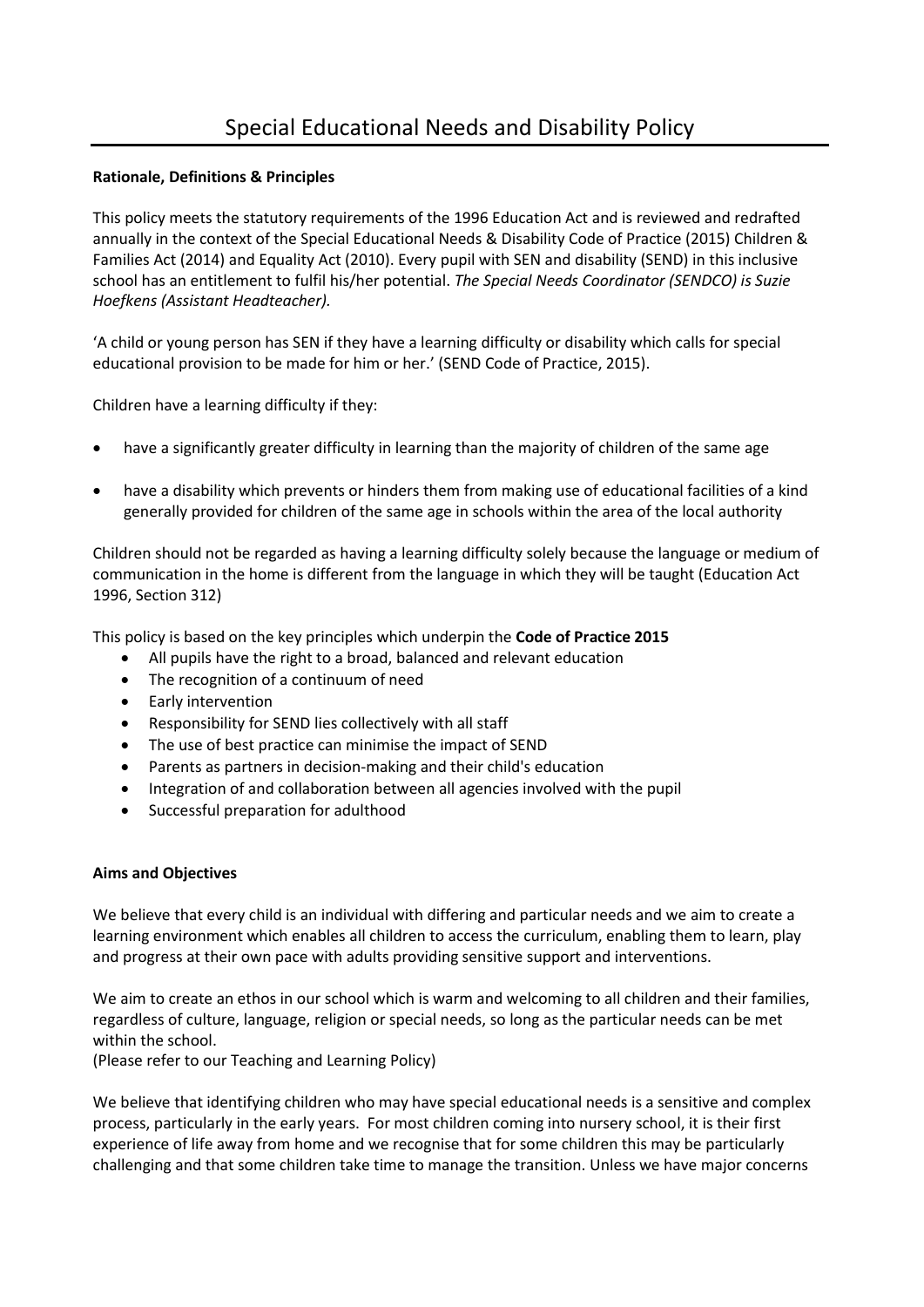about a child or there is a very clear need for an additional plan of support, we aim to give children time to settle and adjust into nursery – generally around a term – before we escalate our interventions. (Please refer to Settling in Policy)

We know that children will progress at different rates during the Foundation Stage. Children making slower progress may include those who are learning English as an additional language or who have particular learning difficulties. It should not be assumed that children who are making slower progress must therefore have special education needs. But such children will need carefully differentiated learning opportunities to help them progress and regular and frequent careful monitoring of their progress.

We recognise that some children need support which is **additional to and different from** that of their peer group to fully access the curriculum. We aim to support these children with appropriate resources and interventions to ensure that they have full and free access to the same broad, balanced curriculum as all children, in the context of the nursery setting.

We recognise the importance of working with parents and particularly where we have concerns about a child's development and progress we work with parents from the outset, sharing concerns, discussing strategies, planning and reviewing work in partnership with families having a **team approach** where staff, outside support agencies and parents work together for the best outcome for the child.

We aim to work with sensitivity and care, respecting issues of confidentiality.

#### **Admission and Inclusion**

We are committed to the philosophy of inclusion as set out in the Code of Practice. The special educational needs of children will normally be met in the mainstream setting.

We will ensure that there are equal opportunities for all pupils including those with learning, communication, behavioural, emotional, sensory and physical needs. We do this by providing suitable physical access arrangements such as a ramp and a disabled toilet and changing area (further arrangements can be found in our Accessibility Plan). We provide support for emotional well-being through following the Personal, Social and Emotional curriculum guidance of the Early Years Foundation Stage. We also engage with the children through circle time and we monitor their well-being and involvement levels. We give pupils a voice regarding their SEND provision and progress through individual or small group discussion and observation.

We aim to be flexible in our approach to cater for all children's individual needs. (Please refer to our SEND Information Report)

#### **Identification and provision of needs**

We analyse and use whole-school data to identify pupils with SEND, as well as provision mapping and monitoring children's progress through Individual Education Plans (IEPs). Staff meet twice daily to discuss children's progress, plan for their interests and discuss any difficulties individual children are having in accessing the nursery curriculum. IEPs are continually updated and written observations and photographs are used as evidence towards achieving their targets. IEPs are reviewed half-termly by key people, with support from the SENDCO, along with the children's parents.

We make transition arrangements with primary/lower schools to ensure early intervention and continuity for pupils identified as having special educational needs; these include transition meetings which include other agencies as appropriate and transition visits, over and above those for the majority of children, with children accompanied by their current SEND Support Practitioner. We have good links with St John's Special School.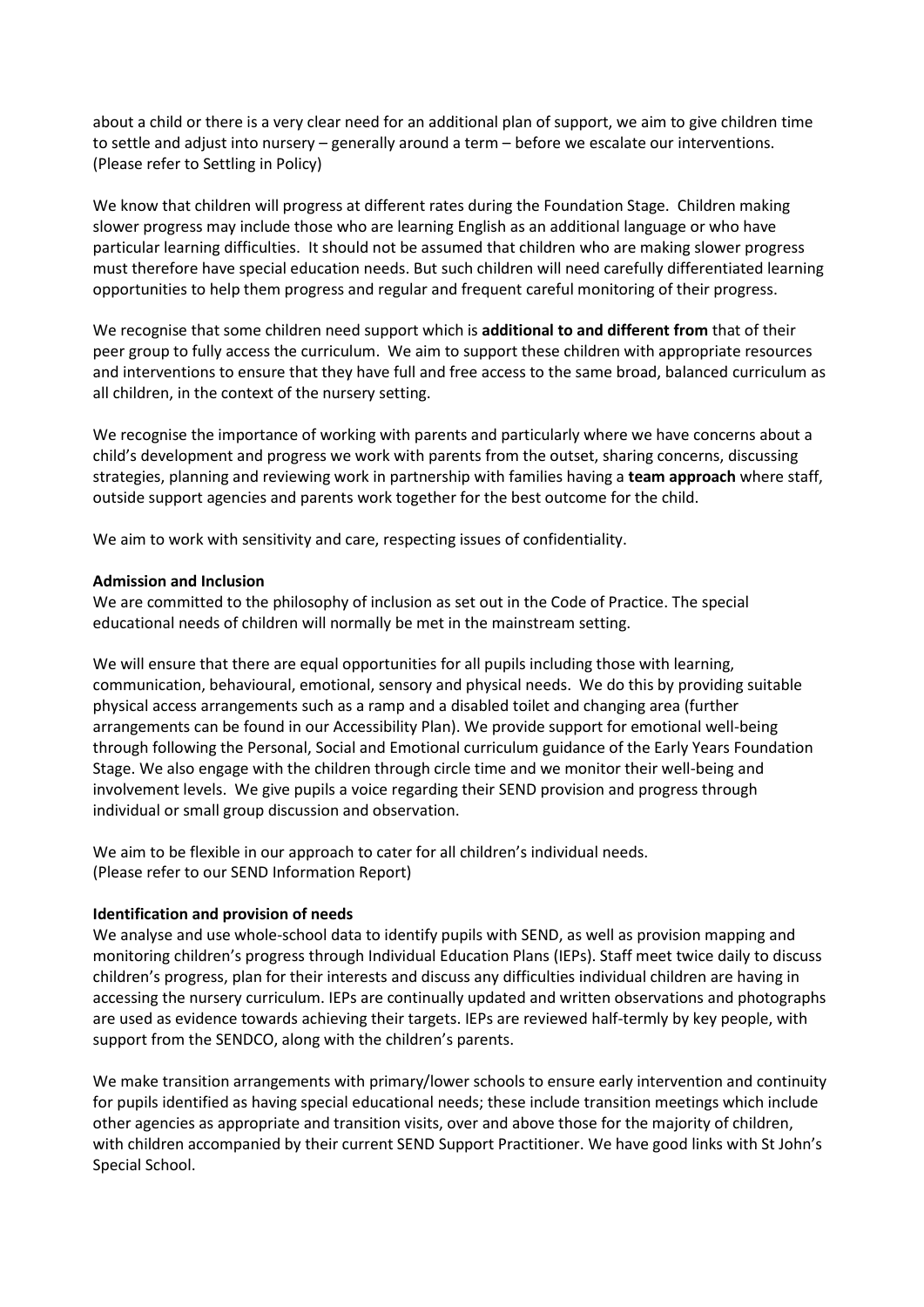#### *Role of staff*

It is the responsibility of the class teacher/key person to oversee the particular needs of each child within their class group.

Staff working most directly with a child have responsibility for making initial assessments about their particular needs. The assessments will take the form of observations, both formal and informal, undertaken within the nursery to identify specific issues and concerns, and information from other sources such as health visitors or past records; these to be accessed with parents' consent and knowledge. If, after a period of high-quality personalised teaching a child's development continues to be of concern the child's teacher/key person will make a referral for SENDCO involvement.

The class teacher/key person has responsibility for liaising with others – parents, colleagues, Special Educational Needs Co-ordinator (SENDCO).

Staff working most directly with the child will work under the guidance of the class teacher to gather information and do observations, and to keep records of the child's work and development. Where appropriate the class teacher/key person, under the guidance of the SENDCO and in consultation with parents will write an Individual Education Plan. The SENDCO will use the child's records, assessments and IEPs to complete requests for statutory assessment using the criteria set out in the local authority guidance.

Staff will support children through a range of strategies and interventions generally in the context of the nursery setting alongside other children. Staff will undertake training and individual research to keep themselves informed of practice and thinking, supported by the SENDCO.

#### *The Role of the SENDCO*

The SENDCO is responsible for:

- Co-ordinating the SEND provision as laid out in this policy and in the framework of the Code of Practice.
- Ensuring liaison with parents and other professionals in respect of children with SEND.
- Advising and supporting practitioners in the setting.
- Ensuring that appropriate IEPs are in place.
- Ensuring that relevant information about children is collected, recorded and updated.
- Contributing to the in-service training of staff and working with external agencies including the Educational Psychology Service and other support agencies.
- Supporting the application for statutory assessment as and when appropriate.
- Undertaking reading, personal research and training to keep informed about relevant and current research thinking and practice.

#### *The Role of the Governing Body*

The Governing Body will appoint a nominated governor to oversee the school's approach to provision for children with special needs. In conjunction with the Head Teacher and the SENDCO they will monitor the arrangements of funding for appropriate staffing, resources and training. The governors responsible for Special Educational Needs provision are Lesley Boyle and Rebecca Lund. Governors will also ensure that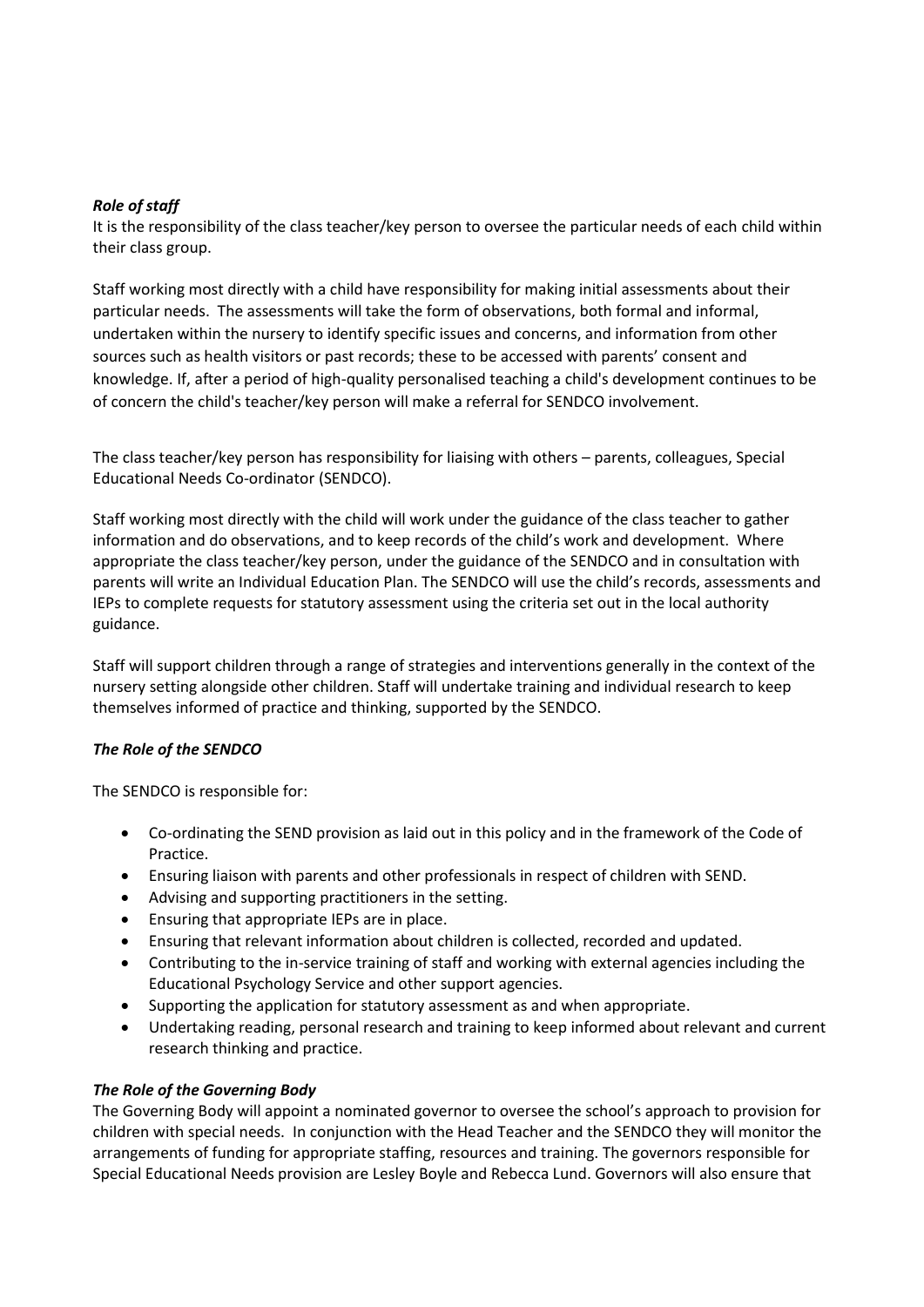the annual report to parents will include an update on the success of the school's SEND Policy and any significant changes in this policy, as well as any consultations with the LA or other Governing Bodies involved in co-ordination of provision and the allocation of resources to and among special needs children in the school since the last report.

The day to day responsibility for overseeing the operation of this policy will be the *SENDCO Suzie Hoefkens* and the Governors.

#### *The Role of the Headteacher*

The Headteacher will have responsibility for the day to day management of all aspects of the school including special needs provision. It is her job to keep the Governing Body fully informed and to work closely with the SENDCO.

#### *Monitoring and Assessment*

A graduated response will be used to support children with SEND.

The Code of Practice guidance for monitoring and assessing children is used to provide support and interventions.

When an early education practitioner who works day to day with the child, or the SENDCO, identifies a child with special educational needs, they should devise interventions that are additional to or different from those provided as part of the setting's usual curriculum offer and strategies (*School Support*).

The triggers for intervention through *School Support* could be the practitioner's or parent's concern about a child who despite receiving appropriate early education experiences:

- Makes little or no progress even when teaching approaches are particularly targeted to improve the child's identified area of weakness.
- Continues working at levels significantly below those expected for children of a similar age in certain areas.
- Presents persistent emotional and /or behavioural difficulties, which are not ameliorated by the behaviour management techniques usually employed in the setting.
- Has sensory or physical problems, and continues to make little or no progress despite the provision of personal aids and equipment.
- Has communication and/or interaction difficulties, and requires specific individual interventions in order to access learning.

There are some children who may be experiencing short term, transient difficulties due to specific issues, i.e. returning from long term absence, unsettled due to family issues etc. Here we would put in a short term intervention but would not necessarily deem that child to have Special Educational Needs.

Strategies used to help children make progress may be recorded on Individual Education Plans, (IEPs), which include clear information about short term goals for the child, teaching strategies and the provision to be made.

IEPs are working documents and are reviewed as an ongoing process, but are formally reviewed at least half*-*termly. Parents will have direct involvement in the review process, will be given opportunities to share their views and will be invited to contribute towards their child's new targets. IEPs will be shared with all adults involved in the child's life in school including support staff, lunchtime supervisors as well as parents, who will have direct involvement with the review process.